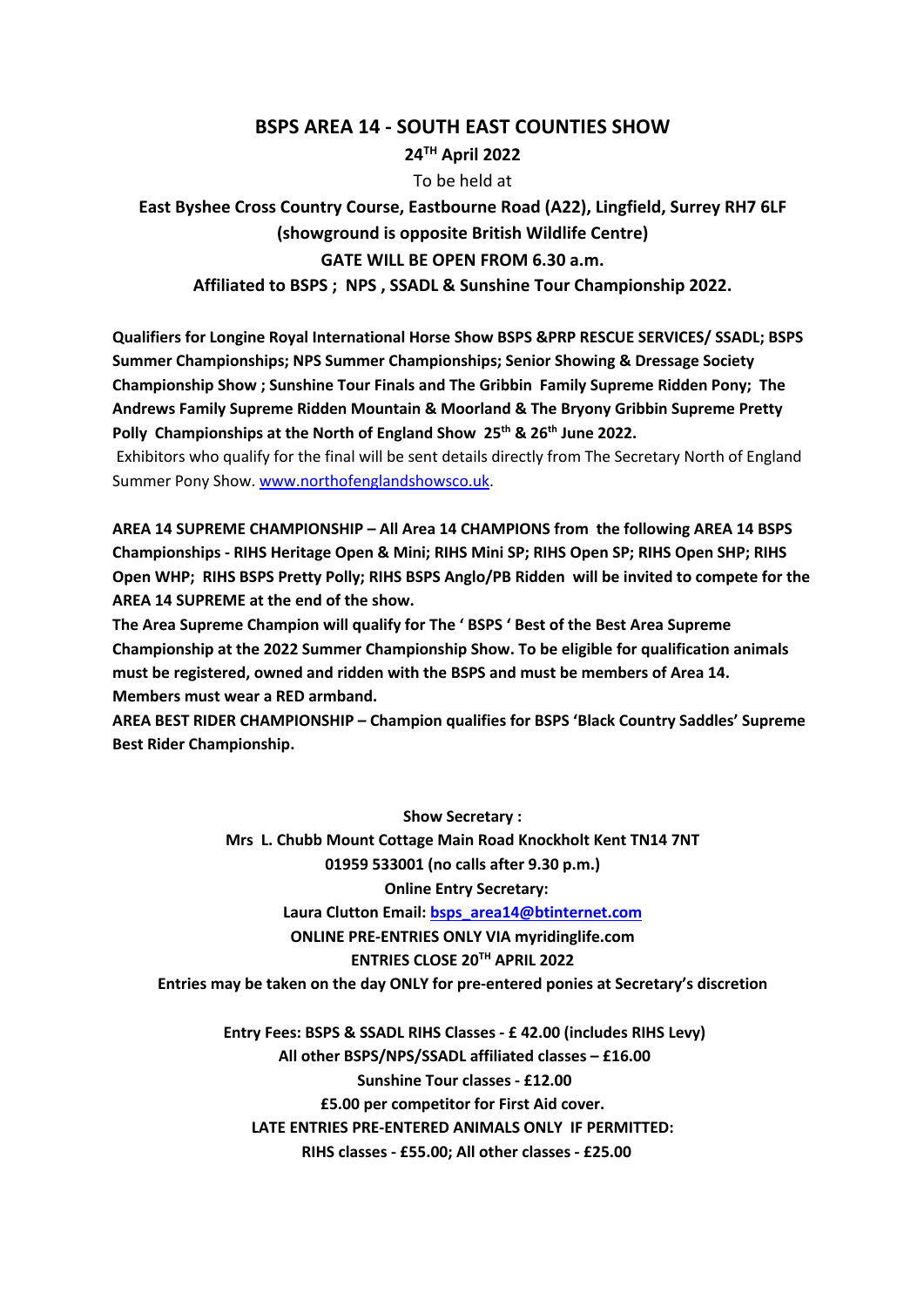This show is affiliated to the British Show Pony Society (B.S.P.S) and all persons entering, competing, showing or otherwise taking part in BSPS classes, whether or not members of the BSPS are subject to the rules of the BSPS including the disciplinary procedures and shall be deemed to have consented to the jurisdiction of the BSPS. Owners and riders must be BSPS members before the date of the show to compete in classes with qualifications for the RIHS & Blue Riband and animals must be registered with the BSPS except for the Anglo & P/B Arabs who must be registered with the AHS.

**Royal International Horse Show –** this show is a qualifier for the RIHS. The highest placed pony, not already qualified from the first three ponies in RIHS qualifier classes will qualify.

**BSPS Blue Riband Pony of the Year – This show is a qualifier for the BSPS Blue Riband Pony of the**  Year the 1<sup>st</sup> & 2<sup>nd</sup> placed pony in the following classes: Open RIHS Lead Rein and First Ridden; Open RIHS Show Pony classes; Open RIHS Show Hunter Pony classes; Open RIHS WHP; Open RIHS Intermediate WHP

**BSPS 'Binks Family' Champion of Champions –**This show is a qualifier for the BSPS Champion of Champions, the first prize winners in all OPEN BSPS classes will qualify.

**The BSPS Classic Services Group Challenge** – this show is a qualifier for the BSPS Classic Services Group Challenge. Animals competing in all OPEN classes will qualify.

**BSPS 'Black Country Saddles' Area Best Rider Championship –** Best Rider cards will be awarded in every BSPS class to **AREA 14 members wearing an armband** riders not to have attained their 25th birthday in the current year. Competitors awarded cards will be invited to come forward at the end of the show for the Area Best Rider Championship and the Champion will qualify for the Supreme Best Rider Championship at the BSPS Summer Championships.

**NPS Mountain & Moorland Qualifying rounds** – these classes are judged under the Rules of the NPS. Ponies must be registered in the main body of their respective Mountain and Moorland Stud Books. Part-breds are not eligible for Mountain & Moorland classes. Qualifying rounds for most NPS competitions are open to ponies owned by NPS members and non-members but only ponies owned by adult NPS Q**ualifying or Life** members are eligible to qualify for the final of the competition at the NPS Summer Championship Show at Malvern from  $2^{nd} - 4^{th}$  August 2022.

The highest placed pony, if owned by an NPS member, in each class will qualify for the final. Qualification may pass down to third place if the first and second ponies are already qualified. NPS/Corscorran Horse Essentials Home Produced Ridden Championship – riders of Home Produced ponies (see definition in the NPS Rule Book) can wear a white arm band in classes where this is indicated. These ponies, if owned by NPS members are then eligible to qualify for the final at the NPS Summer Championship Show. The Owner's membership cards MUST be produced in the ring when requested or the qualification will be forfeit.

**PRP RESCUE/SSADL Home Produced RIHS & Home Produced Members Challenge Qualifier 2022 –** all competitors should acquaint themselves with SSADL rules before entering. RIHS qualifiers are only open to 2022 SSADL members .SSADL rulebook can be found at www.seniorshowinganddressage.co.uk

**This show is a qualifier for The Sunshine Tour Championships** held at **The All England Jumping Course, Hickstead from 2022.** The Championships are for unaffiliated and amateur competitors in Dressage from Intro to Elementary, Show Jumping ; Showing for lead rein, in-hand, ridden,working hunter, veterans, plus many more. Eventer's Challenge from 60cm through to 1m. Rules and restrictions apply, please check the website for Terms and Conditions.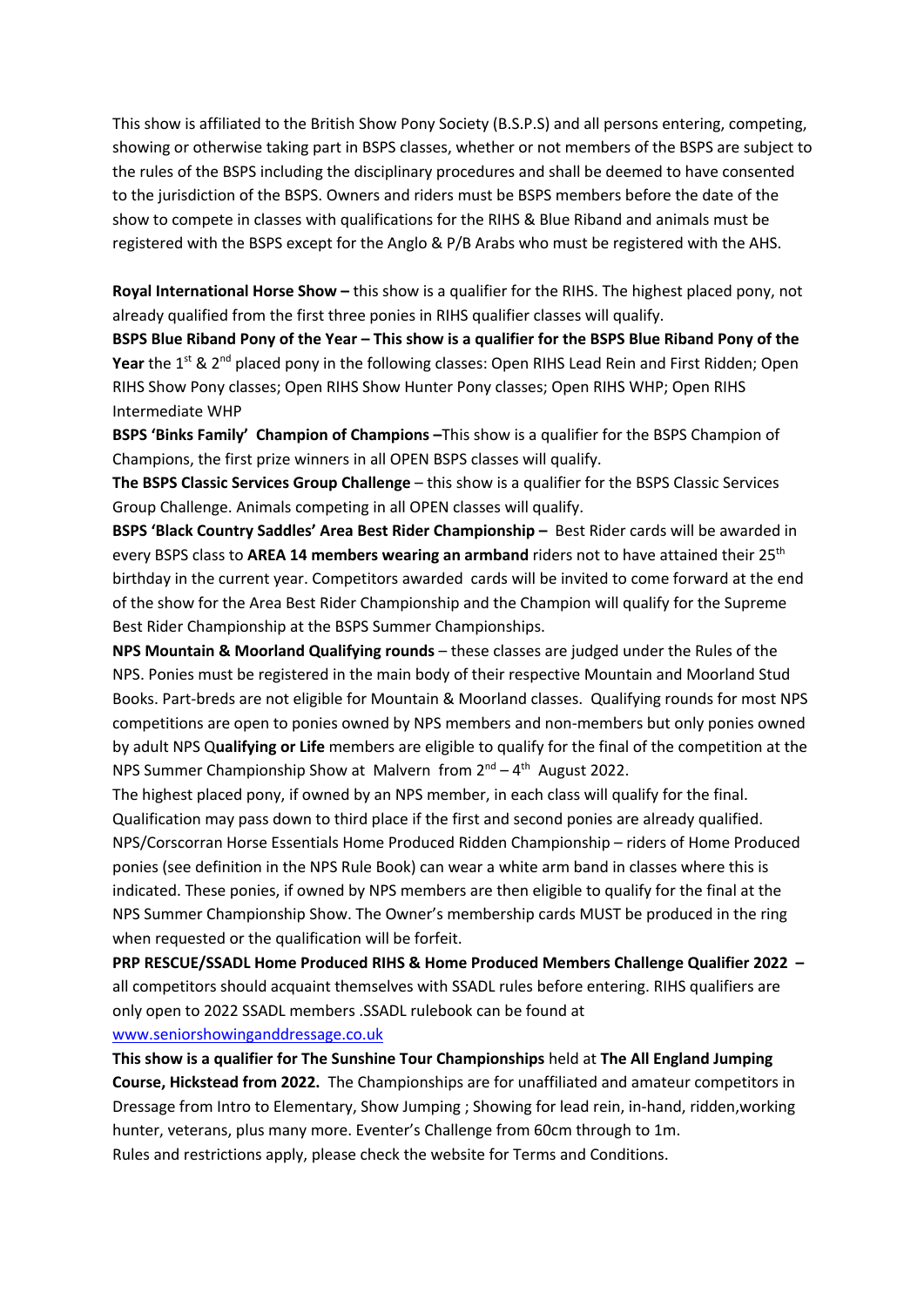## **Rules and Conditions of Entry**

- 1. The Committee reserve the right to alter the times of the classes, rings or the judges if necessary. Timings given on the schedule are 'not before 'start times and are given as an approximate guide. Classes will run on where a time is not given.
- 2. The Committee does not accept responsibility for any loss, damage or injury to any person, animal or property at the show.
- 3. Mounted exhibitors must adhere to horse walkways and riding area.
- 4. All dogs must be kept on leads at all times.
- 5. All entries must be paid in full when entering. If monies have not been paid before the show date entry to the showground will not be permitted. NO ENTRY FEE WILL BE REFUNDED.
- 6. The committee reserve the right to refuse any entry. Anyone displaying aggressive or threatening behaviour will be ejected from the showground without any refund of entry fees, and reported to BSPS; NPS and SSADL.
- 7. The Judges decision is final.
- 8. No animal can be brought onto the showground unless it is entered in a class.
- 9. This show is run with due regard to Health & Safety and Government Covid guidlines Everyone in attendance must abide by the instructions given by officials. All vehicles must be parked where instructed by the car park stewards.
- 10. Correctly secure Skull Caps/Riding Hats Nos A11 PAS015,VGL,ASTM F1163 04a onwards. SNELL E2001,AS/NZS 3838 2003 onwards. MUST be worn by riders at all times whilst mounted.
- 11. Body Protectors MUST be worn when jumping in any WHP and WH Classes including practice ring.
- 12. All prize money is to be collected from the Secretary's Office on the day of the show. Failure to collect on the day will forfeit any prize money.
- 13. No clearing out of horse boxes is allowed on the showground anyone found will be fined. Please ensure you take ALL litter HOME WITH YOU..

## **Prize Money**

RIHS classes –  $1^{st}$  £30.00;  $2^{nd}$  £20.00;  $3^{rd}$  £10.00 Other affiliated BSPS/NPS classes  $-1^{st}$  £10.00; 2<sup>nd</sup> £7.00; 3<sup>rd</sup> £5.00

## **NO PRIZE MONEY in classes 44,45 49- 58 & 70**

**1st prize money will be given in all RIHS classes. 1st prize money will be given in all other classes providing there are 3 or more entries**. **There will then be additional money prizes added for every additional 3 entries received by the closing date of entry to a maximum of 3rd place. Prize money to be collected from Secretary on the show day ONLY.**

**BSPS AREA 14 would like to thank the generosity of all our Sponsors; Judges; Stewards and helpers without whom it would be impossible to hold the show.**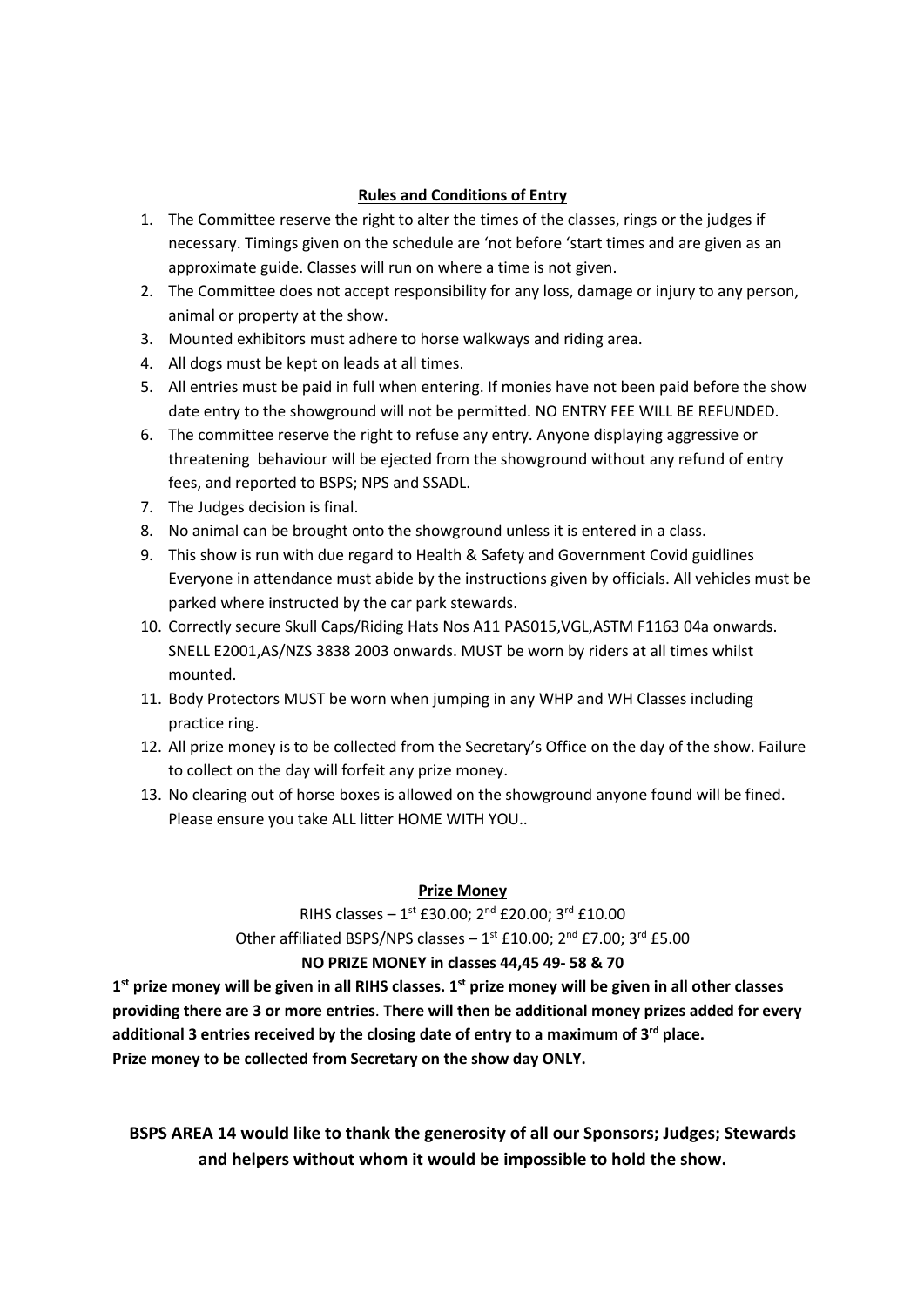## **NPS/Dargavel MM Young Ridden Pony National Championship.**

**Class 1 NPS/DARGAVEL M&M YOUNG OPEN RIDDEN PONY NATIONAL CHAMPIONSHIP** All breeds 4 years old.

**Class 2 NPS/DARGAVEL M&M YOUNG OPEN RIDDEN PONY NATIONAL CHAMPIONSHIP** All breeds 5 years old.

**Class 3 NPS/DARGAVEL M&M YOUNG OPEN RIDDEN PONY NATIONAL CHAMPIONSHIP** All breeds 6 years old.

## **NPS/PICTON M&M Novice Ridden National Championship**

Stallions, mares & geldings 4 years old & over, registered in the main body of their respective Breed Society stud book. A pony is not eligible to compete if before  $1<sup>st</sup>$  January in the current year( N. B Please note results from 2020 are exempt) it has won an open NPS affiliated mixed M&M ridden class. Qualified for BSPS Lemeiux; Horse of the Year Show or RIHS Open M&M Ridden classes Qualified for the M&M Novice or Intermediate Ridden final at the NPS Summer Championship Show (N.B ponies can compete as novices in this competition for two consecutive years provided they do not submit an entry to the final in the first year).2020 is excluded when calculating consecutive years. Qualified for the M&M Ridden Championship final at BSPS Lemeiux in previous years. If a pony qualifies for Horse of the Year Show; BSPS Lemieiux or RIHS in its second year it is immediately de-noviced and cannot compete in the Picton final. Ponies must be shown in a snaffle bit.

**Class 4 NPS/PICTON Fell, Highland and Dales**

**Class 5 NPS/PICTON Connemara/New Forest**

**Class 6 NPS/PICTON Welsh Sec C/D**

**Class 7 NPS/PICTON Welsh Sec A/B**

**Class 8 NPS/PICTON Dartmoor/Exmoor/Shetland**

**NPS/PICTON Championship open to the 1st & 2nd prizewinners in above classes.**

**NPS/Ringside Stud M&M Open Ridden National Championship.**

Stallions, mares and geldings five years old and over, registered in the main body of their respective Breed Society stud book.

## **Class 9 NPS/RINGSIDE STUD M&M OPEN RIDDEN NATIONAL CHAMPIONSHIP** Dartmoor; Exmoor; Shetland; Welsh A & Welsh B.

**Class 10 NPS/RINGSIDE STUD M&M OPEN RIDDEN NATIONAL CHAMPIONSHIP** Connemara;Dales;Fell;Highland;New Forest; Welsh C & Welsh D.

**NPS/Standinghat Stud & Show Team Ridden SILVER MEDAL ROSETTE** open to all 1<sup>st</sup> prize winners from classes 1 – 10. The Silver Medal Rosette goes to the Champion, if owned by an **NPS Qualifying or Life member.** If the Champion is not owned by an NPS member the Silver Medal goes to the Reserve if it is owned by an NPS member. Silver Medal Rosette to go no lower than first Reserve (third) provided it is owned by an NPS member.

## **Judge; Mr David Puttock not before 1.00 p.m**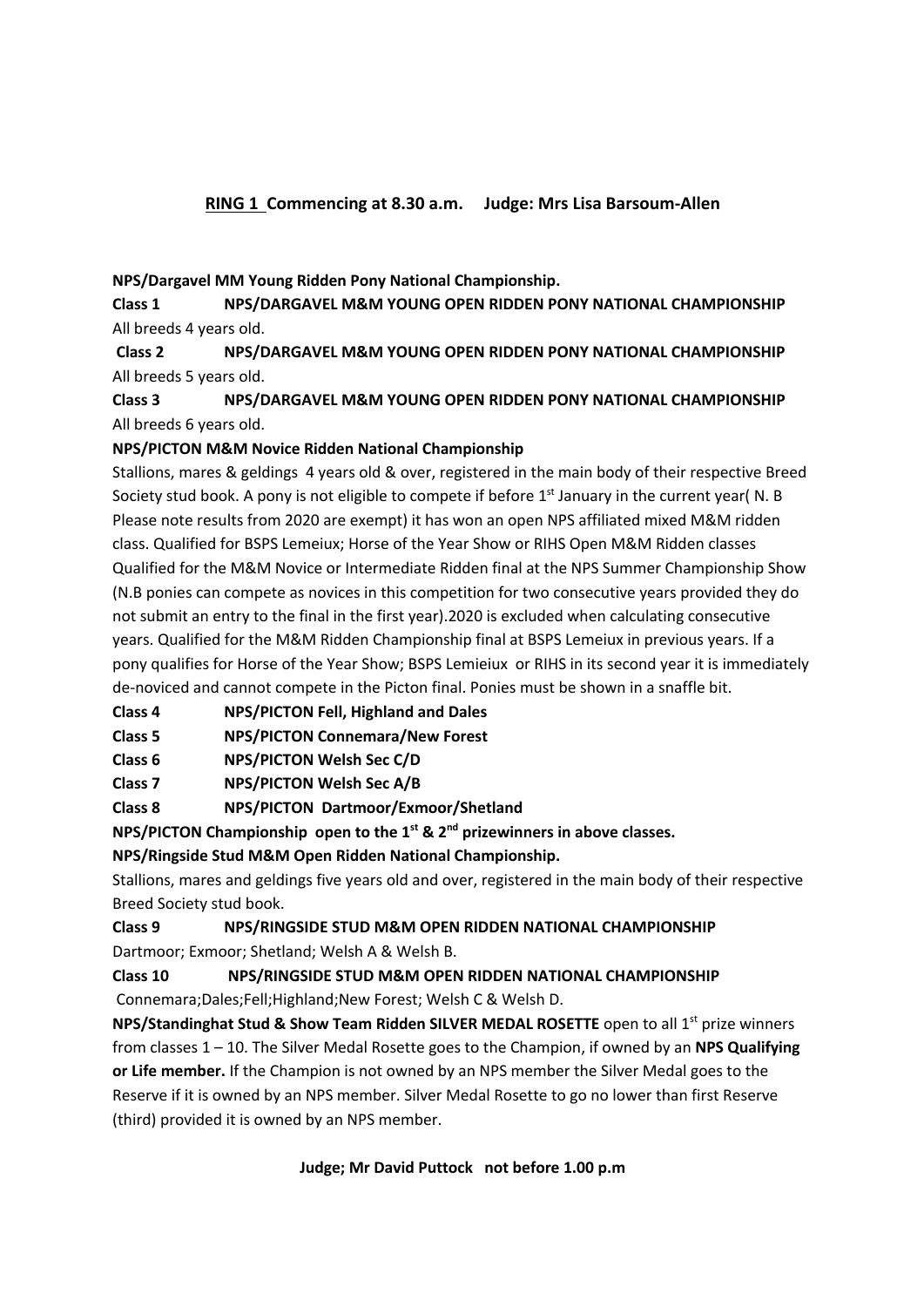**Class 11 RIHS BSPS HERITAGE M&M OPEN RIDDEN –** registered Pure Bred Fell, Dales & Highland ponies 4 years old or over. Riders any age.

**Class 12 RIHS BSPS HERITAGE M&M OPEN RIDDEN –** registered Pure Bred Welsh Sec C/ D ponies 4 years old or over. Riders any age.

**Class 13 RIHS BSPS HERITAGE M&M OPEN RIDDEN –** registered Pure Bred Connemara/New Forest ponies 4 years old or over. Riders any age.

**Class 14 RIHS BSPS HERITAGE M&M OPEN RIDDEN –** registered Pure Bred Welsh Section A/ B ponies 4 years old or over. Riders any age.

**Class 15 RIHS BSPS HERITAGE M&M OPEN RIDDEN –** registered Pure Bred Dartmoor/Exmoor/Shetland ponies 4 years old or over. Riders any age.

**RIHS BSPS HERITAGE M&M OPEN RIDDEN CHAMPIONSHIP.** Open to ponies that have been placed  $1<sup>st</sup>$  or  $2<sup>nd</sup>$  in classes 11 – 15. The Champion Open Ridden M&M will qualify for the Andrews Family Supreme Ridden Mountain & Moorland Championship NOE Final if the Champion has already qualified then the Reserve Champion will go forward.

**BSPS AREA 14 CHAMPIONSHIP –** open to the highest placed Area 14 member in classes 11 – 15. The Champion qualifies for the **BSPS AREA 14 SUPREME CHAMPIONSHIP.**

### **RING 2 – starting at 8.30 a.m. Judge: Mr. Tony Georgakis**

**Class 16 RIHS BSPS OPEN LEAD REIN.** Mare or gelding 4 years old or over not exceeding 122cm. Suitable to be ridden by a ruder not to have attained their  $8<sup>th</sup>$  birthday before 1<sup>st</sup> January in the current year.

**Class 17 RIHS BSPS OPEN FIRST RIDDEN.** Mare or gelding 4 years old or over not exceeding 122cm. Suitable to be ridden by a rider not to have attained their  $10^{th}$  birthday before  $1^{st}$  January in the current year.

**RIHS BSPS Binks Family OPEN MINI-SHOW PONY CHAMPIONSHIP** – open to 1<sup>st</sup> & 2<sup>nd</sup> prize winners of classes 16 & 17.

**BSPS AREA 14 MINI CHAMPIONSHIP –** open to the highest placed Area 14 member in classes 16 & 17. The Champion qualifies for the **BSPS AREA 14 SUPREME CHA MPIONSHIP.**

**Class 18 RIHS BSPS OPEN SHOW PONY** Mare or gelding 4 years old or over not exceeding 128cm. Suitable to be ridden by a rider not to have attained their 13<sup>th</sup> birthday before 1<sup>st</sup> January in the current year

**Class 19 RIHS BSPS OPEN SHOW PONY** Mare or gelding 4 years old or over exceeding 128cm but not exceeding 138cm. Suitable to be ridden by a rider not to have attained their 15<sup>th</sup> birthday before  $1<sup>st</sup>$  January in the current year

**Class 20 RIHS BSPS OPEN SHOW PONY** Mare or gelding 4 years old or over exceeding 138cm but not exceeding 148cm. Suitable to be ridden by a rider not to have attained their 17<sup>th</sup> birthday before  $1<sup>st</sup>$  January in the current year

**RIHS BSPS Binks Family OPEN SHOW PONY CHAMPIONSHIP** – open to the 1<sup>st</sup> & 2<sup>nd</sup> prizewinners from classes 18 – 20 . The Champion Open Show Pony will qualify for the Gribbin Family Supreme Ridden Pony Championship at NOE Summer Show. If the Champion has already qualified then the Reserve Champion will go forward.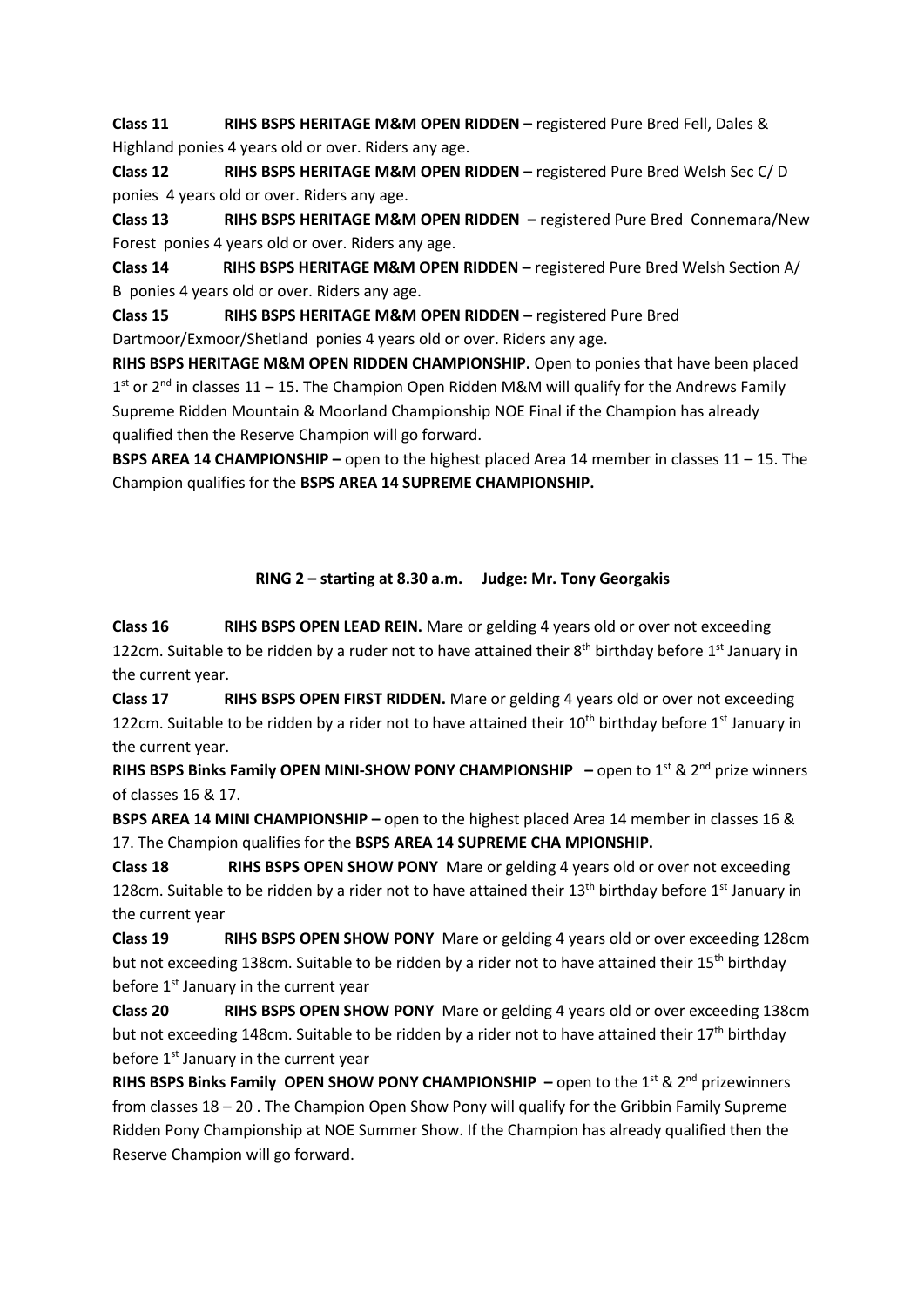**BSPS AREA 14 CHAMPIONSHIP –** open to the highest placed AREA 14 member in classes 18 – 20. The Champion will qualify for the **BSPS AREA 14 SUPREME CHAMPIONSHIP**

**Class 21 BSPS PRETTY POLLY RIHS INTERMEDIATE SRT/SH** Mare or Gelding 4 years old or over exceeding 148cms but not exceeding 158cms.Suitable to be ridden by a rider not to have attained their  $25<sup>th</sup>$  birthday before  $1<sup>st</sup>$  January in the current year. This class to incorporate Intermediate SRT and Intermediate SH.

**Class 22 BSPS MIXED HEIGHT NOVICE SHOW HUNTER PONY** Mare or gelding 4 years old or over not exceeding 153cms. Riders MUST be the correct age for the height of the animal they ride.

## **Judge: Mrs Claire Smalley not before 1.00 p.m.**

**Class 23 RIHS BSPS OPEN PONY OF SHOW HUNTER TYPE** Mare of gelding 4 years or over exceeding 143cm and not exceeding 153cm. Suitable to be ridden by a rider not to have attained their 20<sup>th</sup> birthday before  $1<sup>st</sup>$  January in the current year

**Class 24 RIHS BPS OPEN PONY OF SHOW HUNTER TYPE** Mare or gelding 4 years old or over exceeding 133cm and not exceeding 143cm. Suitable to be ridden by a rider not to have attained their  $17<sup>th</sup>$  birthday before  $1<sup>st</sup>$  January in the current year

**Class 25 RIHS BSPS OPEN PONY OF SHOW HUNTER TYPE** Mare or gelding 4 years old or over exceeding 122cm but not exceeding 133cm. Suitable to be ridden by a rider not to have attained their  $14<sup>th</sup>$  birthday before  $1<sup>st</sup>$  January in the current year.

**Class 26 RIHS BSPS OPEN PONY OF SHOW HUNTER TYPE** Mare or gelding 4 years old or over not exceeding 122cm. Suitable to be ridden by a rider not to have attained their 12<sup>th</sup> birthday before 1st January in the current year

**RIHS BSPS Binks Family OPEN SHOW HUNTER PONY CHAMPIONSHIP** – open to the 1<sup>st</sup> & 2<sup>nd</sup> prizewinners from classes 23 – 26.

**Class 27 RIHS BSPS OPEN LEAD REIN OF HUNTER TYPE.** Mare or gelding 4 years old or over not exceeding 122cm. Suitable to be ridden by a rider not to have attained their 9<sup>th</sup> birthday before  $1<sup>st</sup>$  January in the current year.

**BSPS AREA 14 CHAMPIONSHIP –** open to the highest placed AREA 14 member from classes 23 – 27. The Champion will qualify for the **BSPS AREA 14 SUPREME CHAMPIONSHIP**

### **Ring 3– commencing 8.30 a.m. Judge: Mrs Tina Day**

**Class 28 BSPS RIHS RIDDEN ANGLO AND PART BRED.** Mare, Stallion or Gelding 4 years or over, not exceeding 148cms. Riders any age.

**Class 29 BSPS RIHS RIDDEN ANGLO AND PART BRED PART BRED ARAB.** Mare, Stallion or Gelding 4 years or over, exceeding 148cm. Riders any age

.RIHS BSPS ANGLO/PART BRED ARAB CHAMPIONSHIP open to 1<sup>st</sup> & 2<sup>nd</sup> prizewinners from classes 28 & 29.

**BSPS AREA 14 CHAMPIONSHIP –** open to the highest placed AREA 14 member in classes 28 & 29. The Champion will qualify for the BSPS AREA 14 SUPREME CHAMPIONSHIP.

**Class 30. BSPS PRETTY POLLY RIHS MIXED HEIGHT SHOW HUNTER PONY.** Mare or geiding 4 years old or over, exceeding 133cms but not exceeding 153cms. Riders not to have attained their 20<sup>th</sup> birthday in the current year.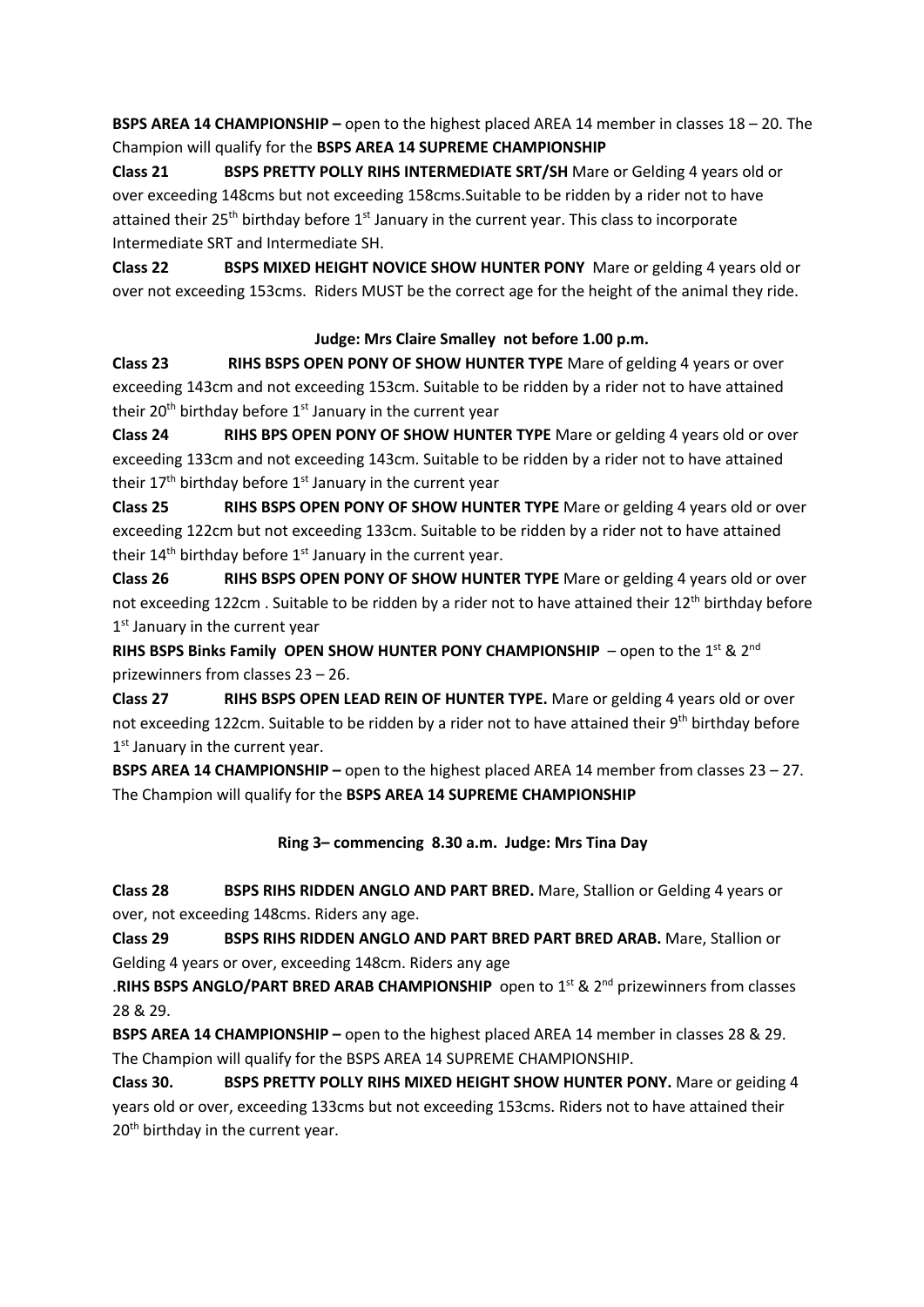**Class 31 BSPS PRETTY POLLY RIHS MIXED HEIGHT SHOW HUNTER PONY.** Mare or gelding 4 years old or over not exceeding 133cms. Riders must not have attained their 14<sup>th</sup> birthday in the current year.

### **Judge: Mr David Puttock – not before 10.15 a.m**

**Class 32 RIHS BSPS HERITAGE M&M OPEN LEADING REIN PONY.** Registered pure bred Mare or Gelding 4 years old or over, not exceeding 122cm. Suitable to be ridden by a rider not to have attained their  $9<sup>th</sup>$  birthday before  $1<sup>st</sup>$  January in the current year.

**Class 33 RIHS BSPS HERITAGE M&M OPEN FIRST RIDDEN PONY.** Registered pure bred Mare or gelding 4 years old or over, not exceeding 128cm. Suitable to be ridden by a rider not to have attained their  $12<sup>th</sup>$  birthday before  $1<sup>st</sup>$  January in the current year

RIHS BSPS HERITAGE M&M Mini-CHAMPIONSHIP 1<sup>st</sup> & 2<sup>nd</sup> prize winners from classes 32 & 33. **BSPS AREA 14 HERITAGE MINI CHAMPIONSHIP –** open to the highest placed Area 14 member in classes 32 & 33. The Champion will qualify for the BSPS AREA 14 SUPREME CHAMPIONSHIP.

## **Judge: Mrs Claire Smalley**

**Class 34 BSPS PRETTY POLLY RIHS MIXED HEIGHT SHOW PONY** *. Mare or gelding 4 years old or over not exceeding 148cm. Riders in the 128cms class must not have attained their 13th birthday in the current year. Riders on ponies exceeding 128cms must not have attained their 18th birthday in the current year.*

## **Judge: Mrs Lisa Barsoum-Allen - not before 1.00 p.m.**

## **Class 35 RIHS BSPS HERITAGE M&M PRETTY POLLY LEAD REIN PONY.**

Registered pure bred Mare or gelding 4 years old or over, not exceeding 122cm. Suitable to be ridden by a rider not to have attained their  $9<sup>th</sup>$  birthday before  $1<sup>st</sup>$  January in the current year.

## **Class 36 RIHS BSPS HERITAGE M&M PRETTY POLLY FIRST RIDDEN PONY.**

Registered Pure bred Mare or gelding 4 years old or over, not exceeding 128cm. Suitable to be ridden by a rider not to have attained their  $12<sup>th</sup>$  birthday before  $1<sup>st</sup>$  January in the current year

## **Class 37 RIHS BSPS HERITAGE M&M PRETTY POLLY RIDDEN MIXED BREEDS.**

Registered Pure bred Dartmoor, Exmoor, Shetland, Welsh Sec A or B, Connemara, Dales,Fells; Highland, New Forest, Welsh Section C or D ponies. 4 years old or over. Riders any age.

## **Not before end of classes in Ring 2 – Judge Mrs Claire Smalley**

**RIHS PRETTY POLLY CHAMPIONSHIP open to 1st & 2nd prize winners from classes 21;30;31;34 & 35- 37.** The Champion will qualify for The Bryony Gribbin Supreme Pretty Polly Ridden Championship at NOE Summer Show. If the Champion has already qualified the Reserve will go forward. **BSPS AREA 14 CHAMPIONSHIP –** open to the highest placed AREA 14 member in classes 21;30;31; 34 & 35 – 37 The Champion will qualify for the BSPS AREA 14 SIPREME CHAMPIONSHIP.

# **Ring 4 – starts at 8.30 a.m. P R P RESCUE SERVICES/SSADL HOME PRODUCED LONGINES ROYAL INTERNATIONAL HORSE SHOW QUALIFIER 2022 ONLY OPEN TO 2022 SSADL Members Judges: Mrs F. Cabrol & Mr. K. Cousins**

| Class 38 |                | IN HAND Horse/Ponies (15 to 18 years old) |
|----------|----------------|-------------------------------------------|
| Class 39 | IN HAND        | Horses/Ponies (19 to 23 years old)        |
| Class 40 | <b>IN HAND</b> | Horses/Ponies (24 years and over)         |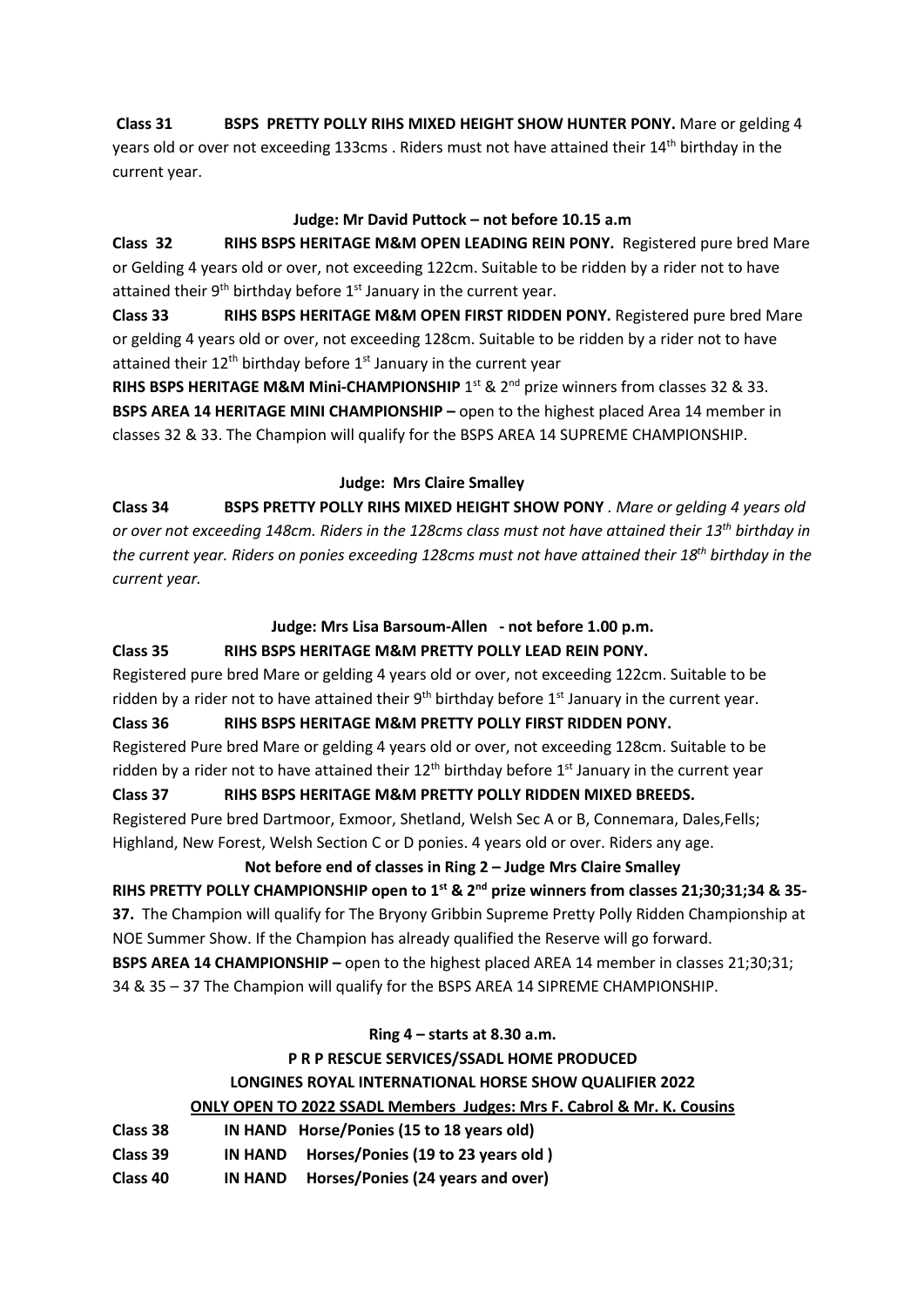#### **IN HAND CHAMPIONSHIP**

The first and second prize winners from the above classes are eligible for the championship. The Champion will claim the RIHS Ticket. To be eligible to compete in the Grand Final held on the 30<sup>th</sup> July 2022 at the Longines Royal International Horse Show held at the All England Jumping Course, Hickstead. SSADL membership cards must be produced to the Judge in the ring before presentation. No membership card no qualification, in this situation the qualification will be hand down the line to next eligible member. The SSADL head office wil notify all champions of the entry procedure.

| Class 41 | <b>RIDDEN</b> | Horse/Ponies (15 to 18 years old)     |
|----------|---------------|---------------------------------------|
| Class 42 | <b>RIDDEN</b> | Horses/Ponies (19 to 23 years old     |
| Class 43 | <b>RIDDEN</b> | Horses/Ponies (24 years old and over) |

**RIDDEN CHAMPIONSHIP** The first and second prize winners from the above classes are eligible for the championship.The Champion will claim the SSADL RIHS Ticket to be eligible to compete in the Grand Final held on the 30<sup>th</sup> July 2022 at the Longines Royal International Horse Show held atthe All England Jumping Course, Hickstead SSADL membership cards must be produced to the Judge before presentation. No membership card no qualification, in this situation the qualification will be handed down the line to next eligible member.

**Important: A competitor may compete in both the In Hand and Ridden qualifiers. Once a competitor has qualified for the above qualifier in the In Hand section they can still compete in the Ridden section BUT are NOT allowed to ENTER in the Ridden Championship and vice verca. Once a competitor has qualified for the Grand Final they may continue to compete in any other show qualifiers, BUT they will NOT be eligible to enter the Championship Qualifier. In this instance the third placed competitor will be eligible for the championships**

## **SSADL HOME PRODUCED MEMBERS CHALLENGE IN HAND & RIDDEN & THE SENIOR OF THE YEAR 2022 QUALIFIERS COMPRISING OF MEMBERS OPEN CHALLENGES, MEMBERS MOUNTAIN & MOORLAND CHALLENGES, MEMBERS LEAD REIN/FIRST RIDDEN CHALLENGES NEW FOR 2022 MEMBERS FOREIGN BREEDS CHALLENGE & SENIOR OF YEAR CHAMPIONSHIP**

(This series is open to members and non-members of SSADL. Non members will have 10 days to join the society on receiving a qualification card.

### **Class 44 MIXED AGE RIDDEN Pony or Horse 15 years old & over**

**Class 45 MIXED AGE IN HAND Pony or Horse 15 years old & over.**

**SSADL Home Produced Qualifiers are OPEN to both Members and Non-Members of SSADL. No Spurs, No Galloping, No wearing of Face/Body Jewellery. Foals are NOT permitted in SSADL IN-Hand classes minimum age of handler = 10 years old. First Ridden ponies/riders will be asked after the initial walk round to come into the centre of the ring. First Ridden Competitors will only canter in their individual shows. If a strip section is required Lead Rein riders MUST stay mounted.**

**STALLIONS – either for In Hand or Ridden classes, competitors MUST be 16 years of age or over. Competitors cannot enter the ring once the command of trot has been given.**

**THE SAME RIDER/HANDLER/PONY/HORSE COMBINATION MUST STAY THE SAME FROM FIRST ROUND QUALIFIER TO GRAND FINALS, unless special circumstances should arise, then it will be left to the discretion of the directors and advisory committee to oversee this rule if required.**

**ALL COMPETITORS SHOULD AQUAINT THEMSELVES WITH SSADL RULES BERFORE ENTERING SSADL Rulebook can be found at www.seniorshowingand dressage.co.uk. New Qualification System:**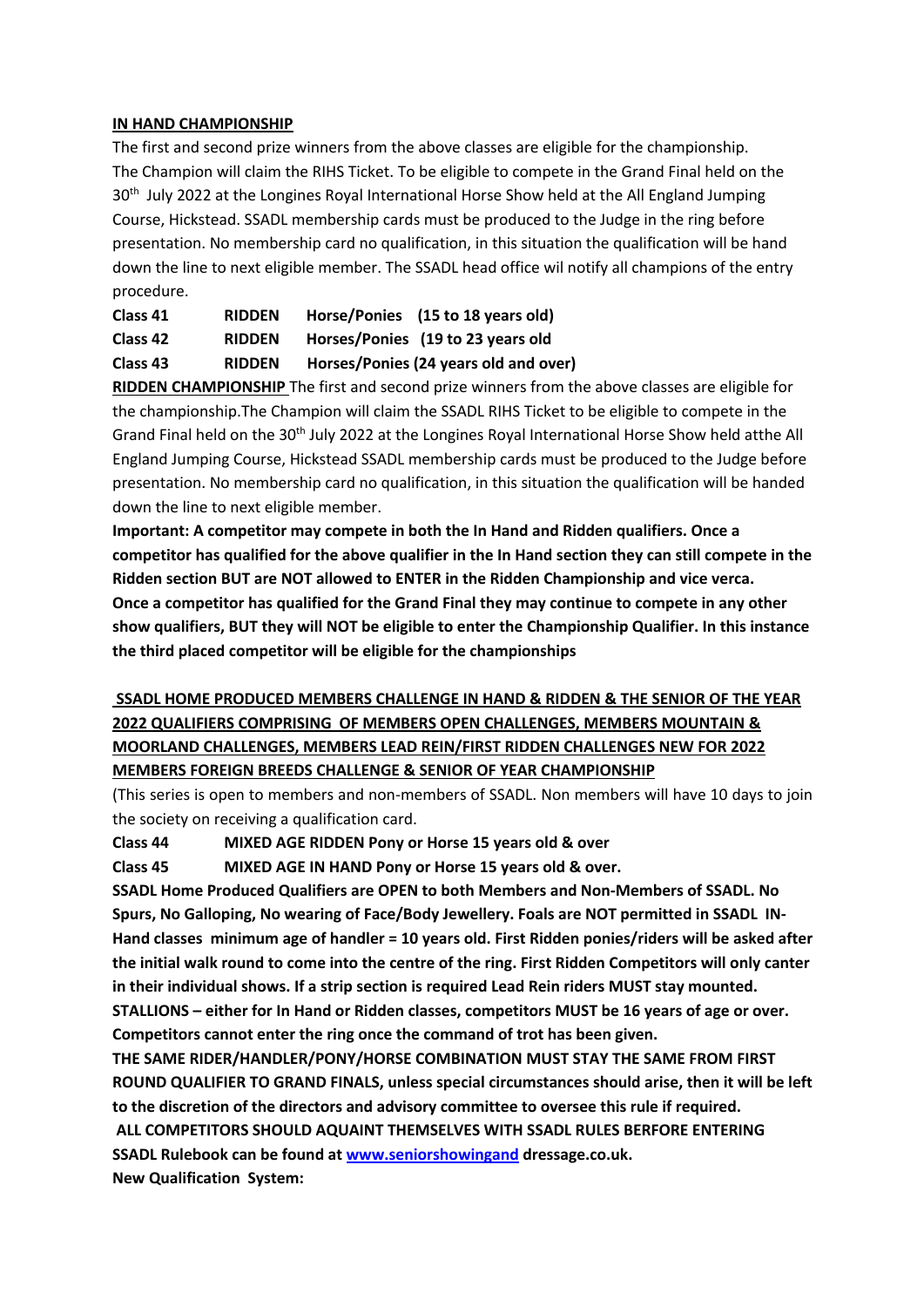**This year all members will receive their own qualification card. This is to be signed at the time of judging/presentation. This is the members responsibility to ensure the right qualifier is signed for.**

1. The 1st & 2nd from each AGE section will qualify for the **SSADL Members Open Challenge**. (If a competitor has already qualified the qualification card can be passed down no lower than 5<sup>th</sup> place)

2. The two highest placed Mountain and Moorland ponies within a class will qualify for the **Members Mountain and Moorland Challenge**.

3. The two highest placed Lead Rein/First Ridden ponies within a class will qualify for the **Members Lead Rein/First Ridden Challenge** .

4. NEW FOR 2022 the two highest placed Foreign Breeds animals within a class with qualify for the **Members Foreign Breeds Challenge**.

5. The winner from each class will qualify for the **Senior of the Year Championship**

Once a member has filled their qualification card for the relevant classes then said card must be send to SSADL Head Office by normal post no later than the  $30<sup>th</sup>$  August 2022. REMEMBER TO PHOTOCOPY YOUR CARD..

**Non-Members Qualification cards will be handed out in the ring to the two highest placed competitors in each section these are for Non-Members ONLY.**

Qualification cards MUST be returned to SSADL Head Office within the 10 day period of date of show along with a 2022 Membership form completed and payment made. Once a qualification card/ membership is sent in correctly along with payment only **then** will Members be eligible for the Members Challenge Preliminary Rounds and Challenge Finals to be held at the SSADL National Championship Show on the 11<sup>th</sup> and 12<sup>th</sup> September 2022 at Onley Grounds, Rugby Warwickshire.

**Please make a copy of your card and do not send recorded delivery.**

For further Showing information – Head Office Suncrest 119 High Lane, Brown Edge, Stoke on Trent, Staffordshire ST6 8RT Tel:01782 503526

### **Judge: Mr Kevin Cousins**

| Class 46 | <b>BSPS NOVICE INTERMEDIATE SRT - MIXED HEIGHT</b> |
|----------|----------------------------------------------------|
| Class 47 | <b>BSPS NOVICE INTERMEDIATE SHT</b>                |
| Class 48 | <b>BSPS NOVICE SHOW PONY MIXED HEIGHT</b>          |

### **Not before 1.00 pm . Sunshine Tour Championships 2022 qualifiers**

**Qualification: 1st – 4th place. Qualification does not pass down the line.**

### **Judge: Caroline Heather Sheehan**

- **Class 49 Mountain & Moorland Ridden – small breeds**
- **Class 50 Mountain & Moorland Ridden – large breeds**
- **Class 51 Cobs ridden – mixed height**
- **Class 52 Riding Horse and Hacks – mixed ridden**
- **Class 53 Ridden Show Hunters**
- **Class 54 Show Pony & Show Hunter Pony – mixed ridden**
- **Class 55 Coloured – ridden horse or pony mixed**
- **Class 56 Best Rider – 16 years & under**
- **Class 57 Lead Rein – 10 years & under**
- **Class 58 First Ridden 12 years & under**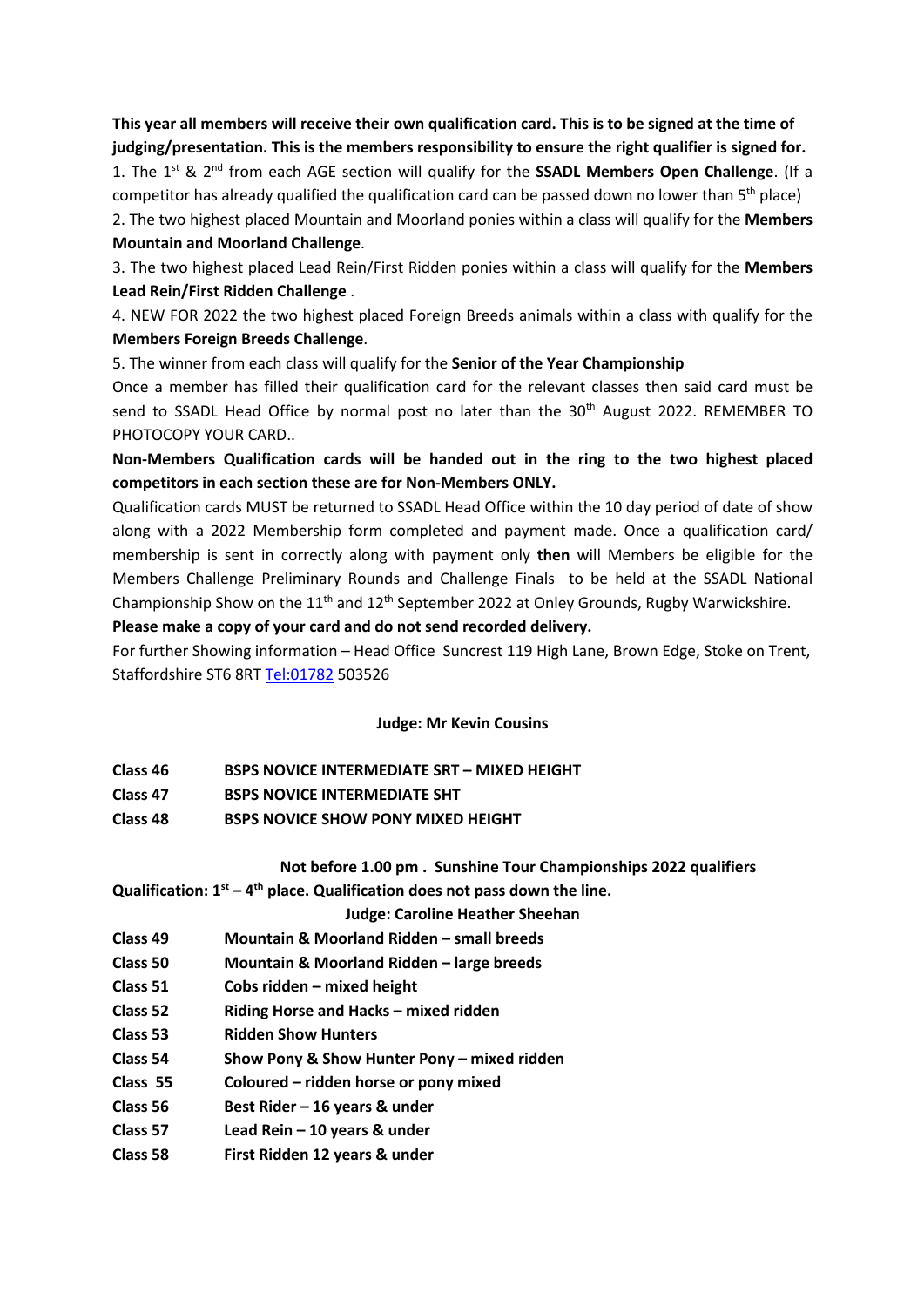## **RING 5 – COMMENCES AT 8.30 A.M. Judge:Mrs Carolyn Whiteley Course Builder: Mr. J.Farrell Course may be walked from 08.15 a.m**

**Class 59 BSPS HERITAGE MOUNTAIN & MOORLAND NOVICE WHP** Registered Pure Bred Ponies 4 years old or over exceeding 143cms. Riders any age

**Class 60 BSPS HERITAGE MOUNTAIN & MOORLAND NOVICE WHP** Registered Pure Bred Ponies 4 years old or over exceeding 133cms but not exceeding 143cms Riders any age

**Class 61 BSPS HERITAGE MOUNTAIN & MOORLAND NOVICE WHP** Registered Pure Bred Ponies 4 years old or over exceeding 122cms but not exceeding 133cms.Riders any age.

**Class 62 BSPS HERITAGE MOUNTAIN & MOORLAND NOVICE WHP** Registered Pure Bred Ponies 4 years old or over not exceeding 122cms. Riders any age.

**BSPS HERITAGE MOUNTAIN & MOORLAND NOVICE WHP CHAMPIONSHIP** Open to ponies that have been placed  $1^{st}$  &  $2^{nd}$  in the Heritage Novice WHP Classes.

**Class 63 BSPS NOVICE NURSERY STAKES** Mare or Gelding 4 years old and over not exceeding 133cms. Suitable to be ridden by a rider not to have attained their  $12<sup>th</sup>$  birthday before  $1<sup>st</sup>$  January in the current year.

### **Judge: Mrs Tina Day – not before 10.45 a.m.**

**Class 64 BSPS MIXED HEIGHT NOVICE W.H.P/Intermediate W.H.** Mare or Gelding 4 years or over, not exceeding 158cms. Riders MUST jump in their correct height section and be the correct age for the height of the animal they ride. Riders may ride more than one pony providing the animals are of a different height section. (see rule 37). Riders must declare if they are competing in the 153cms or the Intermediate Section. Competitors will jump in height order starting with Int W.H.

## **Judges: Mrs Carolyn Whiteley (j) & Mrs Fiona Cabrol (c) – not before 12.30 p.m**

Cla**ss 65 RIHS BSPS OPEN INT WH** – Mare or gelding 4 years old or over exceeding 148cm and not exceeding 158cm. Suitable to be ridden by a rider not to have attained their 25<sup>th</sup> birthday before  $1<sup>st</sup>$  January in the current year.

**Class 66 RIHS BSPS OPEN WHP** Mare or gelding 4 years old or over exceeding 143cm and not exceeding 153cm. Suitable to be ridden by a rider not to have attained their 20<sup>th</sup> birthday before 1<sup>st</sup> January in the current year.

**Class 67 RIHS BSPS OPEN WHP.** Mare or gelding 4 years old or over exceeding 133cm and not exceeding 143cm. Suitable to be ridden by a rider not to have attained their 17<sup>th</sup> birthday before 1<sup>st</sup> January in the current year.

**Class 68 RIHS BSPS OPEN WHP.** Mare of gelding 4 years old or over not exceeding 133cm. Suitable to be ridden by a rider not to have attained their  $14<sup>th</sup>$  birthday before  $1<sup>st</sup>$  January in the current year.

**RIHS BSPS Binks Family OPEN WHP CHAMPIONSHIP –**  $1^{st}$  **&**  $2^{nd}$  **prizewinners from classes 65 – 68. Judges: Mrs F. Cabrol (j) & Mrs C. Whiteley (c)**